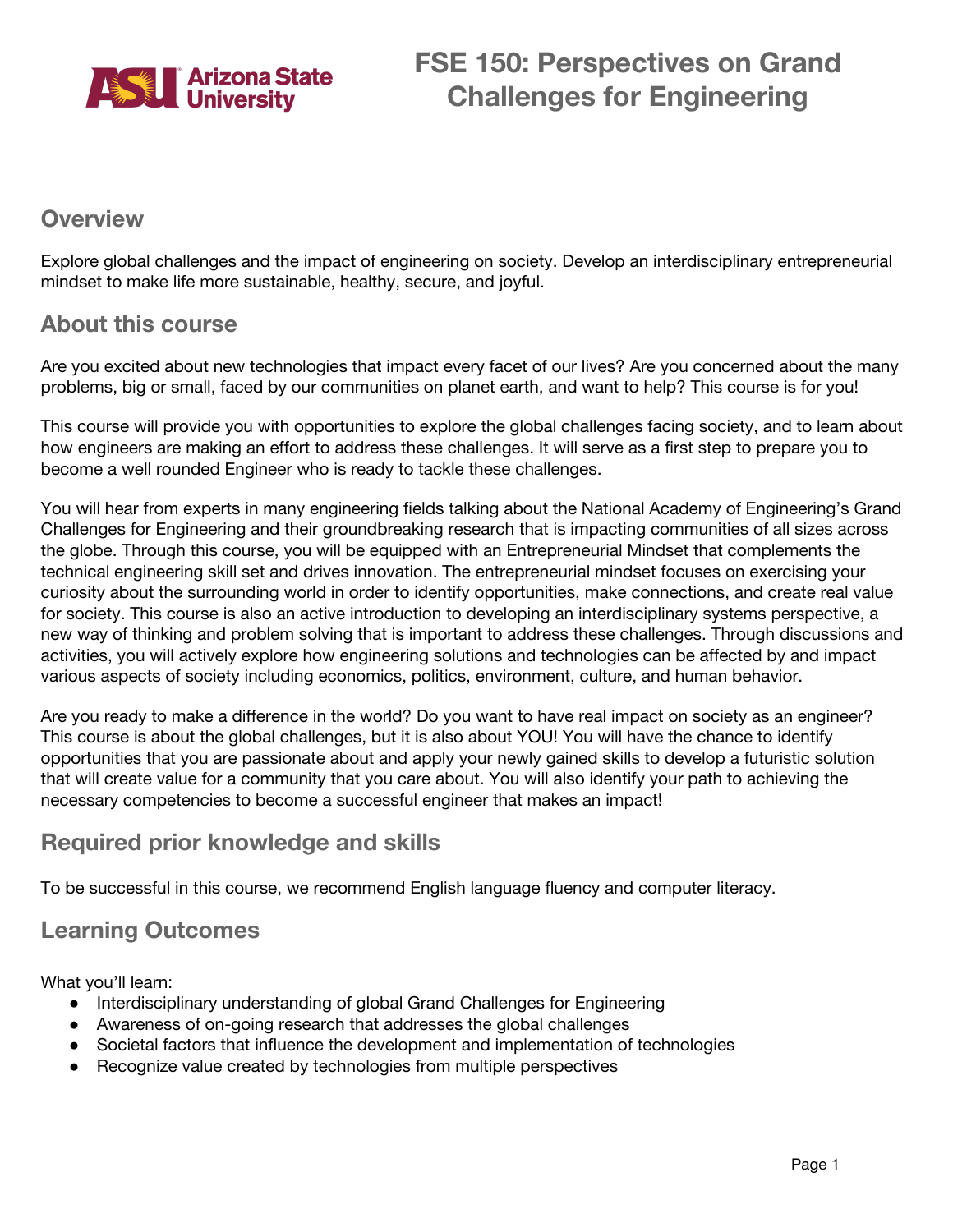# **Additional Info**

This is a three credit hour course that counts toward the Social-Behavioral Sciences (SB) General Studies requirement at Arizona State University. This course is also a required component of the National Academy of Engineering Grand Challenge Scholars Program at ASU. It is strongly encouraged that you consult with your institution of choice to determine how these credits will be applied to their degree requirements prior to transferring the credit.

## **Creators**



### **Dr. Haolin Zhu**

Haolin Zhu earned her BEng in Engineering Mechanics from Shanghai Jiao Tong University and her Ph.D. in Theoretical and Applied Mechanics from Cornell University, with a focus on computational solid mechanics. After receiving her Ph.D., Dr. Zhu joined Arizona State University as a full time Lecturer and became part of the freshman engineering education team in the Ira A. Fulton Schools of Engineering. She currently holds the title of Senior Lecturer and focuses on designing the curriculum and teaching in the freshman engineering program. She is also involved in the NAE Grand Challenge Scholars Program, the ASU ProMod project, the Engineering Projects in Community Service program, and the Engineering Futures program. Dr. Zhu also designs and teaches courses in mechanical engineering at ASU, including Mechanics of Materials, Mechanical Design, Mechanism Analysis and Design, Finite Element Analysis, etc. She was part of a team that designed a largely team and activity based online Introduction to Engineering course. Her Ph.D. research focuses on multi-scale multiphase modeling and numerical analysis of coupled large viscoelastic deformation and fluid transport in swelling porous materials, but she is currently interested in various topics in the field of engineering education, such as innovative teaching pedagogies for increased retention and student motivation; innovations in non-traditional delivery methods, incorporation of the Entrepreneurial Mindset in the engineering curriculum and its impact.